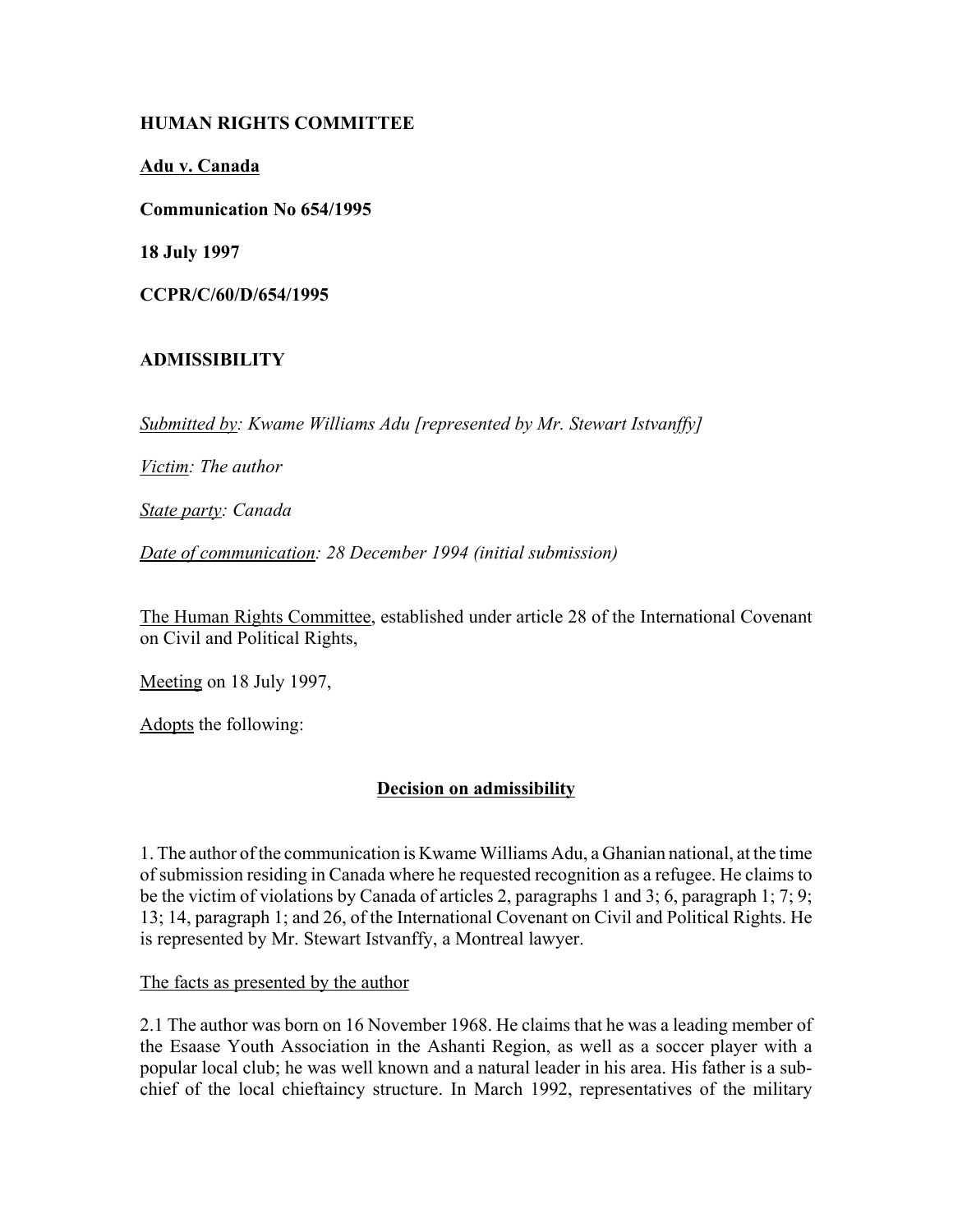Government of Ghana went to Esaase, to solicit support for the candidacy of Jerry Rawlings to the presidency. The author and the President of the Youth Association manifested their opposition to Mr. Rawlings' candidacy, initiating a door to door campaign against the government. That night, the author was arrested and detained for over five months in bad conditions. A former coach of the Kumani soccer team, availing himself of bribery, was able to secure the author's escape in September 1992.

2.2 The author arrived in Canada on 17 September 1992. He requested refugee status, on the grounds that he had a well founded fear of persecution based on his political opinion and membership in a particular social group. His claim was heard on 10 May 1993, before two commissioners of the Refugee Division of the Canadian Immigration and Refugee Board, in Montreal, Quebec. The Refugee Division dismissed the author's request for recognition as a political refugee. His application for leave to appeal was denied on 28 June 1994.

### The complaint

3.1 The author claims that he has not received a fair hearing of his refugee claim, in violation of article 14, paragraph 1, of the Covenant. He states that one of the commissioners at the hearing, a Mr. Sordzi, was biased against him; the author therefore claims that the hearing did not meet the requirements for a competent independent and impartial tribunal. In support of his claim that Mr. Sordzi was biased, the author explains that there is a serious ethnic conflict in Ghana, and that the military regime is dominated by the Ewe tribe, to which both Mr. Sordzi and Mr. Rawlings, the President of Ghana, belong, whereas the author belongs to a different ethnic group. Counsel contends that, contrary to the opinion of the Federal Court of Canada, tribal affiliations in Ghana run deep and are not extinguished by physical displacement. The author states that for these reasons Ghanian refugees are afraid to testify before a person of Ewe origin, often contradicting themselves; this is then used to discredit the veracity of their testimony. Mr. Sordzi is said to have opined that all so called refugees from Ghana were economic migrants. In this respect, counsel claims that Mr. Sordzi is a supporter of the Government in Ghana and that the fact that he sits as judge of his compatriots on Refugee claims, violates the right to a fair hearing. Counsel adds affidavits from prominent members of the Ghanaian community in Montreal in order to prove that Mr. Sordzi has a long history of antipathy towards refugee claimants from Ghana.

3.2 The author argues that the language used in the decisions by the Refugee Division clearly shows administrative bias against refugee claimants from Ghana. In this context, reference is made to an alleged preconceived political line with respect of Ghana which does not recognize the factual situation in that country; counsel adds that the panel went to great lengths to find his client's story not credible even though it would appear to be in line with what is known to be the current situation in Ghana.

3.3 Counsel argues that the above mentioned events and facts also amount to a violation by Canada of articles 2 paragraph 1 and 26 of the Covenant, as he was treated in a discriminatory fashion, because of his ethnic origin and political opinions.

3.4 The author further argues that the death penalty is frequently imposed in Ghana on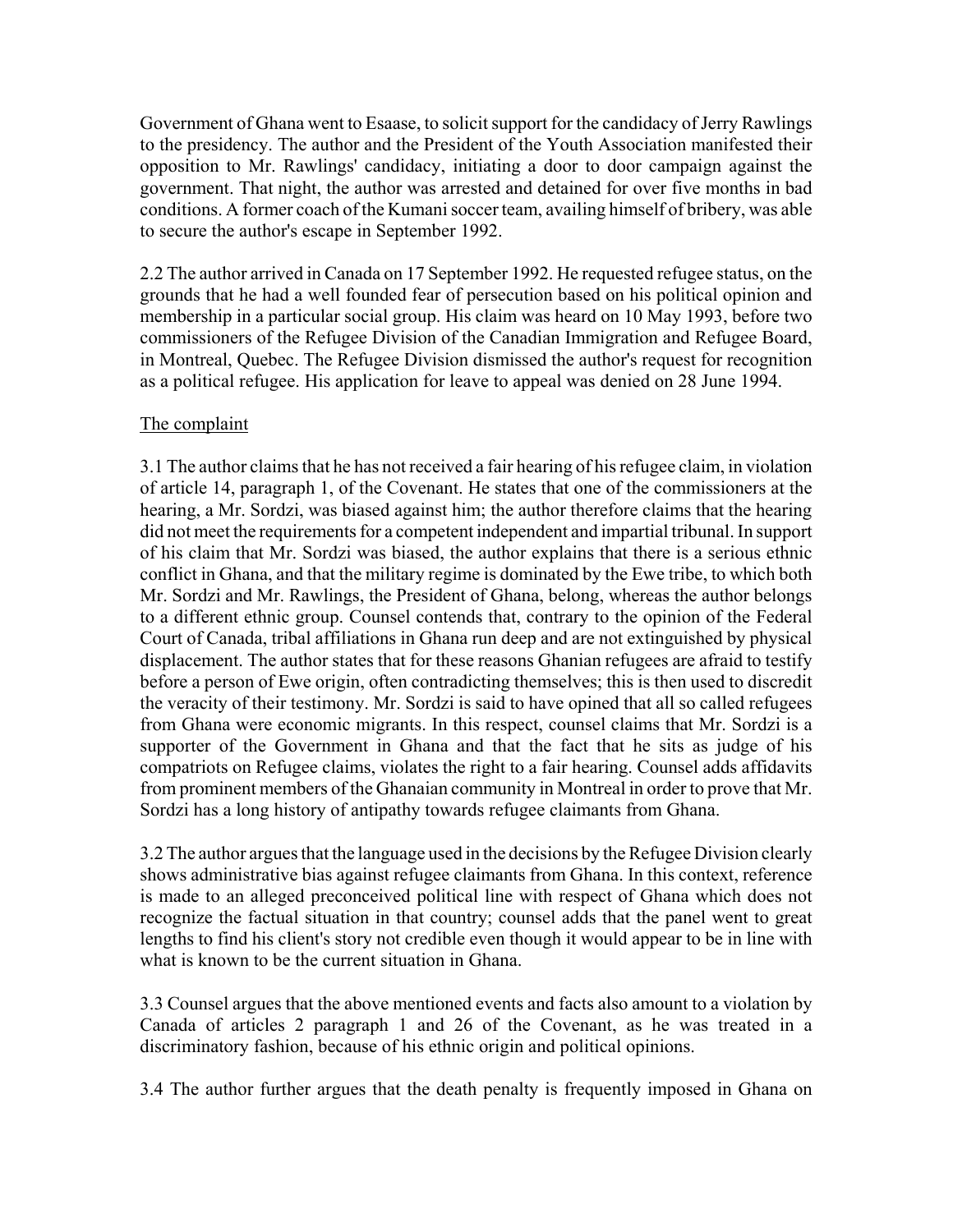people convicted for political crimes, and that the State party, by returning him to Ghana would place him in a very dangerous situation, which could lead to a violation of his right to life, in contravention of article 6 of the Covenant. Counsel contends that the deportation of an individual who has not had his claim to refugee status heard by an impartial tribunal, but by a biased one, amounts to cruel, inhuman and degrading treatment within the meaning of article 7, as well as to a violation of article 9, paragraph 1, of the Covenant. It is moreover argued that the author's expulsion would not be in pursuance of a decision reached in accordance with the law, as required by article 13 of the Covenant, because commissioner Sordzi is said to have exceeded his jurisdiction by making decisions on the credibility of refugee claimants from Ghana.

3.5 Counsel contends that the Federal Court, by dismissing the author's appeal has misapplied Canadian law and thereby eliminated the only effective recourse available to the author, in violation of article 2, paragraph 3, of the Covenant.

3.6 Counsel further submits that Canadian legislation provides for a Post-Determination Review and for a Humanitarian and Compassionate review, but alleges that these remedies are devoid of substance and illusory. He claims therefore that for purpose of article 5, paragraph 2, of the Covenant domestic remedies have been exhausted.

### State party's observations

4.1 By submission of 23 July 1996, the State party argues that the communication is inadmissible and provides information with regard to its refugee determination process.

4.2 The State party recalls that the author reported to immigration authorities in Montreal claiming refugee status on 17 September 1992. He stated that he had arrived in a truck from New York, after having left Ghana for Burkina Faso by car and then by plane to New York with stopovers somewhere in Africa and in Switzerland. On 5 November 1992, the author was found to have a prima facie claim under the Refugee Convention, and a conditional departure notice was issued with obligation to leave Canada within one month of any negative decision of the Immigration and Refugee Board concerning his claim.

4.3 On 10 May 1993, two Commissioners of the Refugee Division of the Immigration and Refugee Board heard the author in order to determine whether he met the definition of Convention refugee under the Immigration Act. The State party explains that a claim succeeds if either member of the panel is satisfied that the claimant meets the definition. At the hearing, the author was represented by counsel (who had been representing him since the initial interview with immigration officers on 13 October 1992), evidence on country conditions was presented, the author gave oral testimony and a number of exhibits were filed. The State party emphasizes that neither the author nor his counsel raised any objection to the constitution of the panel.

4.4 On 15 October 1993, the panel decided that the author was not a Convention refugee. It found the author not credible because of the inconsistencies in his story and because of the implausibility of certain events described by the author. In particular, the panel noted that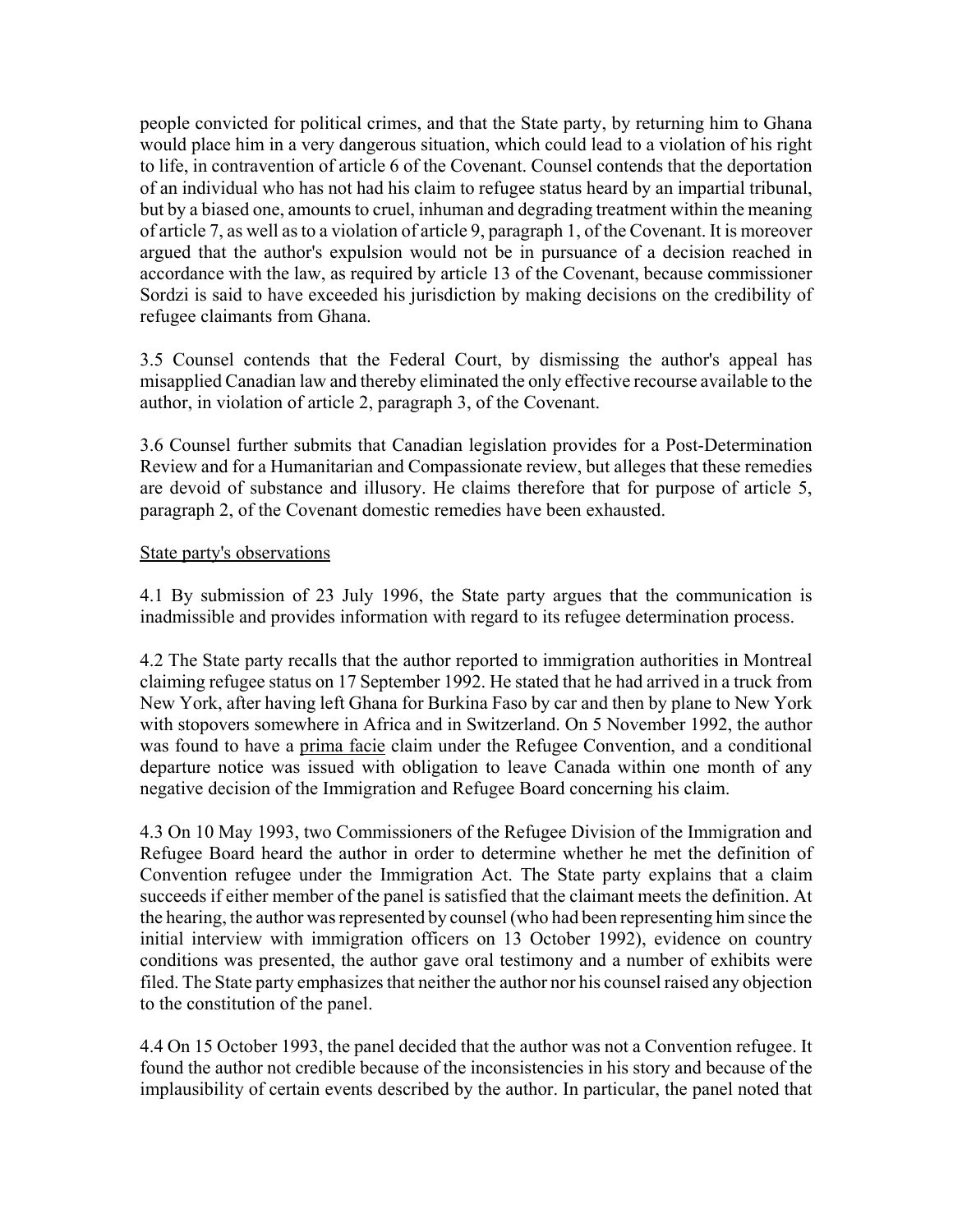at the time that the author claimed to have been arrested for opposing the soliciting of votes for the National Democratic Congress' presidential candidate Rawlings, the party did not as yet exist and Rawlings' candidacy was not announced until three months after the events alleged by the author. The author then applied for leave to appeal to the Federal Court Trial Division<sup>1</sup>. The author based his appeal on errors of law and fact, including allegations of reasonable apprehension of bias of on the part of panel member Sordzi. On 28 June 1994, his application was denied with no reasons given. No further appeal is available.

4.5 On 17 January 1994, the author, represented by a new counsel, filed a motion for reopening with the Refugee Division in order to have new evidence considered. On 22 March 1994, his request was dismissed since the Division lacked competence to reopen a claim to hear new evidence, and could only reopen a case if the Division had violated a principle of natural justice or committed an error of fact.

4.6 Under the post-determination refugee claimants in Canada class (PDRCC) review process, individuals determined not to be Convention refugees can apply for residency in Canada if upon return to their country they would face a risk to their life, of extreme sanctions or of inhumane treatment. The author's (new) counsel made representations, including evidence not earlier presented. On 23 January 1995, the author was informed that the post-claim determination officer had concluded that he did not belong to that class of individuals. The author has not sought judicial review of this decision.

4.7 On 12 April 1995, the author failed to show up at a hearing to prepare his voluntary departure from Canada. The State party submits that it is not aware of his present whereabouts.

4.8 The State party argues that the author's communication is inadmissible for failure to exhaust domestic remedies. First, the author failed to seek a humanitarian and compassionate review under section 114(2) of the Immigration Act<sup>2</sup>. The State party contests the author's claim that this remedy and the post-determination review are devoid of substance. It notes that counsel for the author has based himself on statistics showing a 99% rejection rate, but argues that these figures relate to the situation before the introduction of the PDRCC at a time that such a review was conducted as routine without applications made on behalf of the applicants. The State party maintains that the review is effective in particular cases.

4.9 The author also failed to apply for leave for judicial review of the negative PDRCC decision to the Federal Court Trial Division. The State party explains that on review, the author would have been entitled to raise arguments under the Canadian Charter of Rights and Freedoms similar to the arguments made in his communication to the Committee. Decisions of the Trial Division would have been appealable (with leave) to the Federal court of Appeal and from there with leave to the Supreme Court.

4.10 Finally, the State party explains that the author could challenge the constitutionality of any provision of the Immigration Act by way of declaratory action or bring an action in the Federal Court Trial Division for breach of his Charter rights.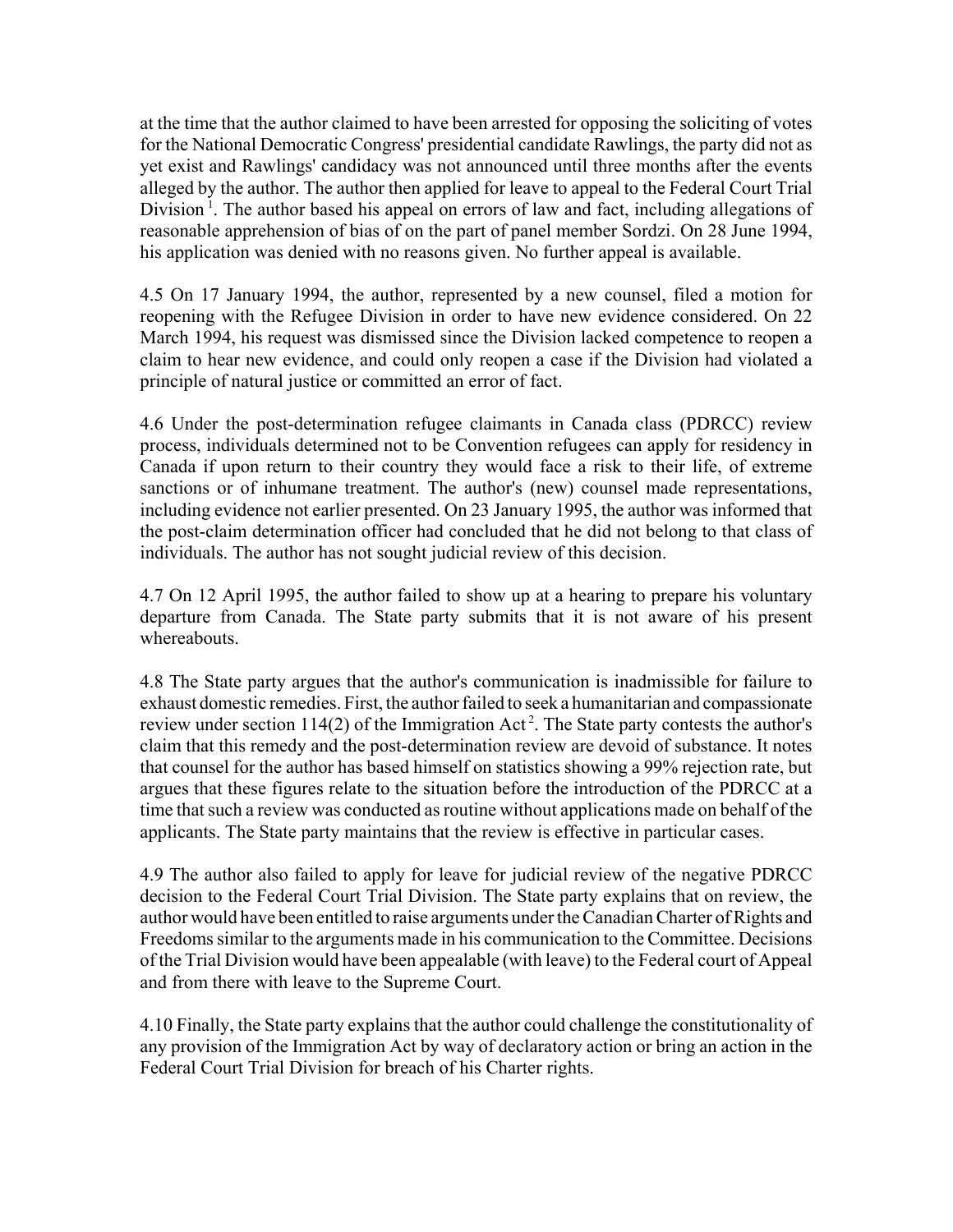4.11 The State party concludes that the domestic remedies above were available to the author and that he had a duty to avail himself of these remedies prior to petitioning an international body. Any doubts that the author may have about the effectiveness of the remedies would not absolve him from exhausting them.

4.12 The State party further claims that the communication is inadmissible for failure to substantiate violations of Covenant rights. As regards the author's claims under article 6, the State party argues that the author's exclusion from Canada does not constitute a prima facie violation of his right to life, as his claims were rejected by the competent authorities after a full hearing with possibility of judicial review. In this context, the State party refers to the Committee's Views in Ng v. Canada<sup>3</sup>, where the Committee found that the extradition of the petitioner to a country where he faced the possibility of the death penalty did not constitute a violation of article 6(1) since the decision to extradite had not been taken summarily or arbitrarily. The State party adds that the author still has available remedies to exhaust.

4.13 As regards the author's claims under articles 9 and 13, the State party argues that these articles do not grant a broad right to asylum or right to remain in the territory of a State party. The author was allowed to stay in Canada for the purpose of having his refugee claim determined and was ordered deported only following the rejection of his claim after a full hearing with possibility of judicial review. In this context, the State party refers to the Committee's Views in Maroufidou v. Sweden 4.

4.14 As regards the author's claim under article 14, paragraph 1, of the Covenant, the State party argues that refugee proceedings are in the nature of public law and as such not encompassed by the phrase 'suit at law' in article 14 of the Covenant. In this context, the State party refers to its submissions in respect of communication No. 236/1987 (VRMB v.  $Canada)^5$ .

4.15 Moreover, the State party argues that, even if Immigration and Refugee Board proceedings are held to constitute a "suit at law", sufficient guarantees of independence<sup>6</sup> exist so that it can reasonably be said to be an independent tribunal within the meaning of article 14, paragraph 1. The State party further submits that the two member panel which decided the author's claim was impartial. In this respect, the State party notes that the author's allegations of bias specifically relate to Mr. Sordzi and not to the presiding member who wrote the decision. In this context, the State party recalls that the author's claim would have succeeded even if the presiding member alone would have come to the conclusion that he was a Convention refugee. The State party submits that the author's allegations of bias are unfounded, as shown by the rejection of his application for judicial review by the Federal Court Trial Division, which apparently did not consider that he had established a "fairly arguable case" of bias. In this context, the State party refers to Federal Court's reasoned decisions dealing with the same allegation of bias against Mr. Sordzi<sup>7</sup>. The State party also refers to the transcript of the hearing, which shows no improper interventions by Mr. Sordzi, and to the text of the decision where the reasons for not finding the author credible are well set out. The State party submits that the fact that Mr. Sordzi was of Ghanaian origin and belonged to the Ewe tribe does not in itself create a reasonable apprehension of bias. In this context, the State party explains that the Immigration and Refugee Board relies on members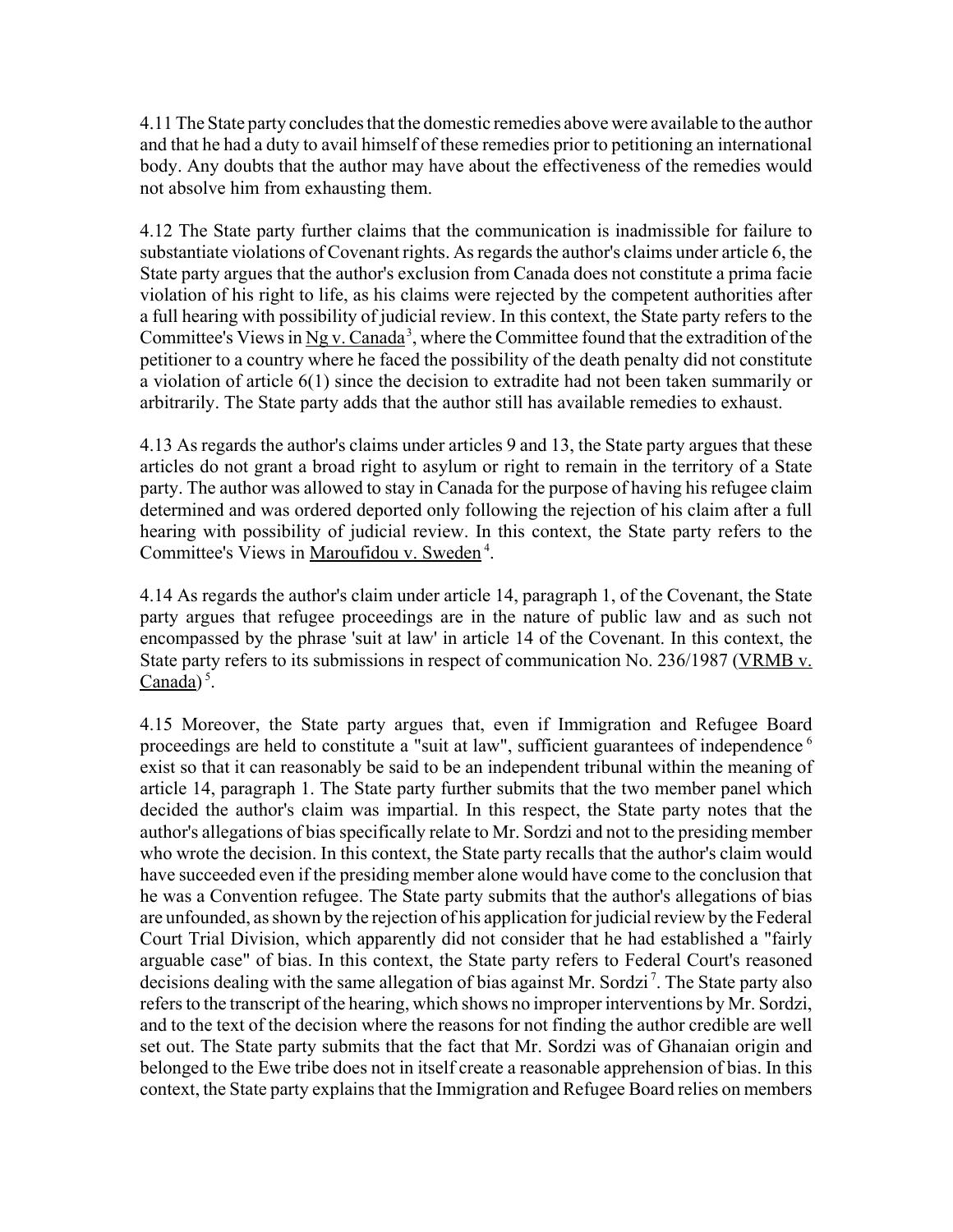who have a personal knowledge or experience of the countries from which refugee claimants come or who speak the language of the claimants. According to the Canadian courts, this is a desirable feature of the refugee determination process.

4.16 As to the author's claim under article 7, that his deportation amounts to cruel, inhuman or degrading treatment, because his claim had not been heard by an impartial tribunal, the State party refers to its argument above and argues that the tribunal was impartial and that the author's claim is thus inadmissible.

4.17 As regards the author's claims that he was denied equality before the law because one of the members of the panel was of Ewe ancestry, the State party submits that the allegations of denial of equality rights are without any factual or legal basis and should thus be declared inadmissible.

4.18 The State party finally argues that the Human Rights Committee is not a "fourth instance" competent to reevaluate findings of fact or to review the application of domestic legislation, unless there is clear evidence that the proceedings before the domestic courts were arbitrary or amounted to a denial of justice. In the absence of such evidence, the State party argues that the author's claims are inadmissible.

### Issues and proceedings before the Committee

5. The deadline for counsel's comments on the State party's observations was 30 August 1996. By letter of 29 May 1997, counsel was informed that the Committee would examine the admissibility of the communication at its sixtieth session, in July 1997. No submission has been received.

6.1 Before considering any claims contained in a communication, the Human Rights Committee must, in accordance with article 87 of its rules of procedure, decide whether or not it is admissible under the Optional Protocol to the Covenant.

6.2 The State party has argued that the communication is inadmissible for non-exhaustion of domestic remedies, while the author's counsel has contended that the post-determination review and the humanitarian and compassionate review are devoid of substance. The Committee recalls its jurisprudence that mere doubts about the effectiveness of domestic remedies do not relieve an author of the duty to exhaust them. In the instant case the author failed to avail himself of the avenue of judicial review against the negative post-claim determination decision. It follows that as far as it relates to the author's claim that his return to Ghana would be in violation of the Covenant, the communication is inadmissible for nonexhaustion of domestic remedies.

6.3 As regards the author's claim that he did not have a fair hearing, once the Federal Trial Court Division rejected the author's application for leave to appeal which was based, inter alia, on allegations of bias, no further domestic remedies were available. The author claims that the hearing was not fair, as one of the two Commissioners who participated was of Ghanaian origin and a member of the Ewe tribe whose hostile attitude towards Ghanaian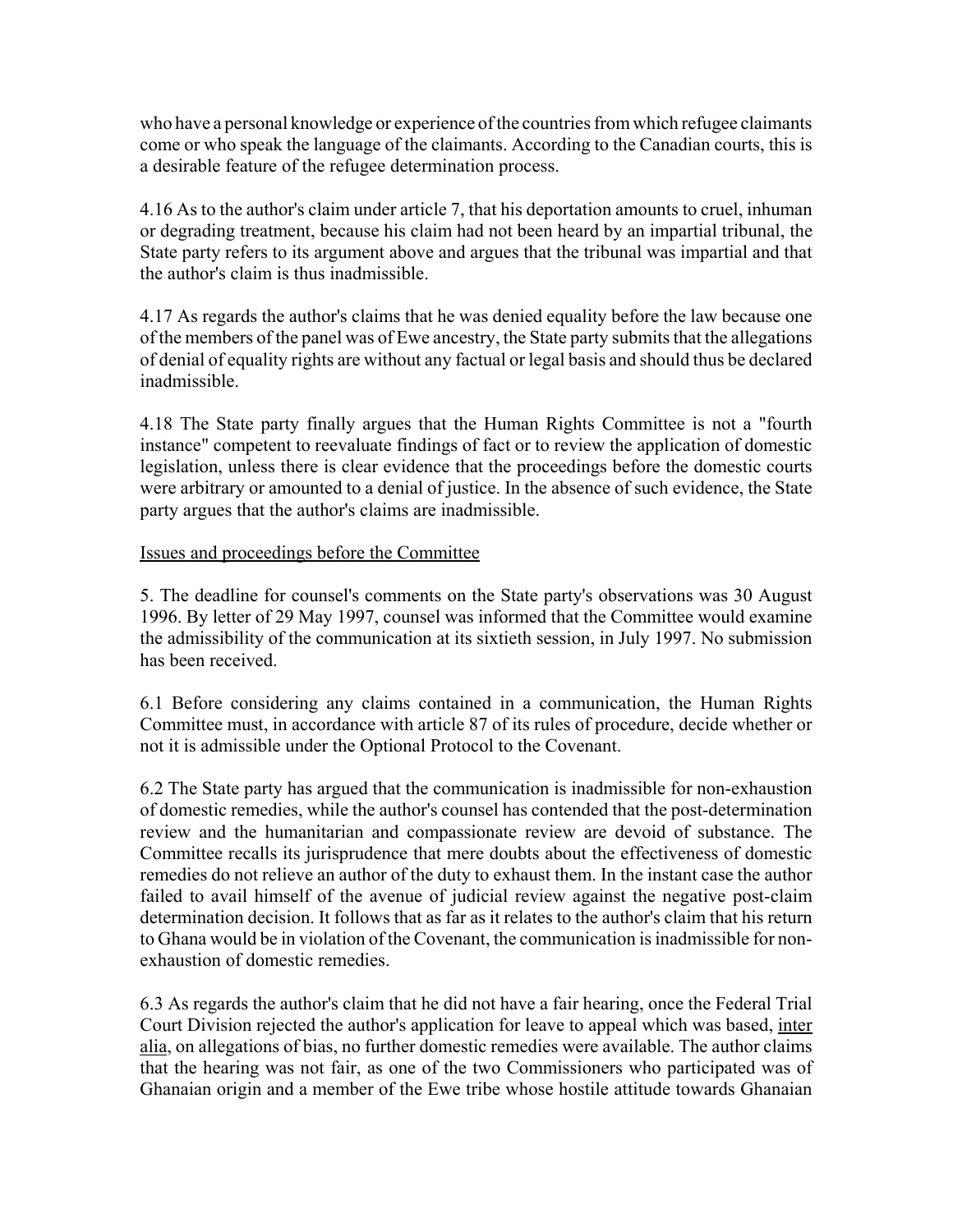refugees was said to be well known among members of the Ghanaian community in Montreal. However, neither the author nor his counsel raised objections to the participation of the Commissioner in the hearing until after the author's application for refugee status had been dismissed despite the fact that the grounds for bias were known to the author and/or his counsel at the beginning of the hearing. The Committee is therefore of the opinion that the author has failed to substantiate, for purposes of admissibility, his claim that his right to a fair hearing by an impartial tribunal was violated. In the circumstances, the Committee need not decide whether or not the decision in the author's refugee claim was a determination "of his rights and obligations in a suit at law", within the meaning of article 14, paragraph 1, of the Covenant.

7. The Human Rights Committee therefore decides:

 $\frac{1}{2}$ 

(a) that the communication is inadmissible under articles 2 and 5, paragraph 2(b), of the Optional Protocol;

(b) that this decision shall be communicated to the State party and to the author's counsel.

\*\* Mr. Maxwell Yalden did not participate in the adoption of the decision, pursuant to rule 85 of the Committee's rules of procedure.

1/ In the immigration context, the Court's stated test for granting leave is that an applicant show "a fairly arguable case" or "a serious question to be determined".

2/ The State party explains that this is a broad discretionary review by an immigration officer to determine whether a person's admission to Canada should be facilitated for humanitarian and compassionate reasons. A wide range of circumstances may be taken into account, including risk of unduly harsh treatment, conditions in the country concerned and any new developments.

3/ Communication No. 469/1991, Views adopted 5 November 1993.

4/ Communication No. 58/1979, Views adopted on 9 April 1981.

5/ Declared inadmissible on 18 July 1988.

<sup>\*</sup> The following members of the Committee participated in the examination of the present communication: Mr. Nisuke Ando, Mr. Prafullachandra N. Bhagwati, Mr. Thomas Buergenthal, Ms. Christine Chanet, Lord Colville, Ms. Elizabeth Evatt, Ms. Pilar Gaitan de Pombo, Mr. Eckart Klein, Mr. David Kretzmer, Ms. Cecilia Medina Quiroga, Mr. Fausto Pocar, Mr. Martin Scheinin and Mr. Danilo Türk.

<sup>6/</sup> Members are appointed by the Governor in Council for terms of up to seven years and